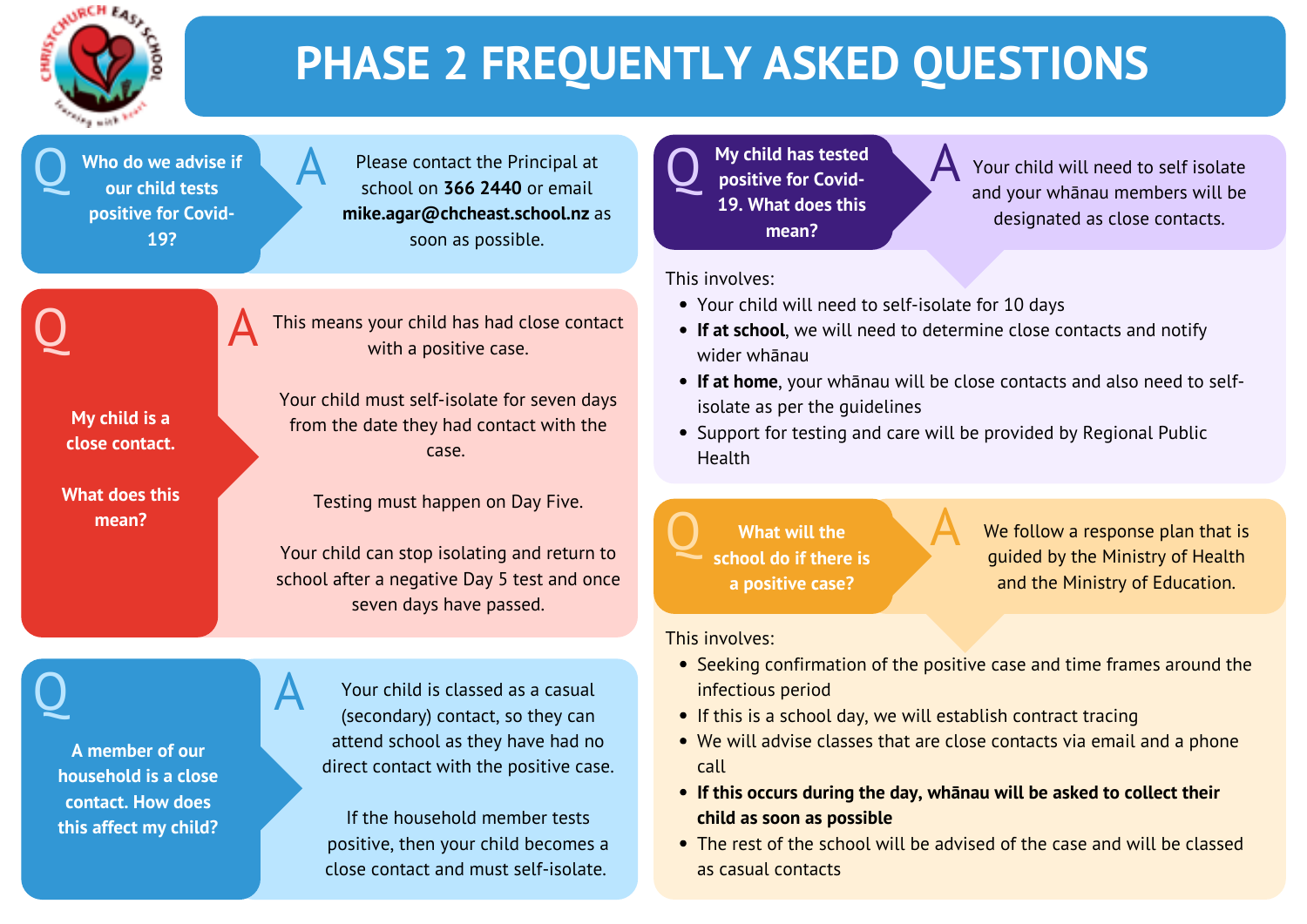$Q$  If my child is a close<br>
contact, does the **If my child is a close contact, does the rest of our household need to self-isolate?**

Any household member would be classed as a casual (secondary) contact as they have had no direct contact with the case so they **do not have to self-isolate**.

Monitor for symptoms and get tested if symptomatic. **How do we** 

- location
- $\bullet$  time spent in that location
- others present in the location
- movements of the case concerned
- interactions between the case and other people

Q A -There are detailed criteria for determining this. Some of the considerations are:

**work out who is a close contact or a casual contact at school?**

Q My child is a casual<br>Contact at school **My child is a casual contact at school. What does this mean?**

- Whānau watch for any symptoms such as a sore throat, runny nose, cough, fever
- Get tested if these symptoms develop
- Stay at home until you receive a result. If negative, your child can return to school once well
- If positive, follow isolation guidelines
- Please keep a close eye out on all school communications

## Q A

Q A **My child is selfisolating. What school-work will be available?**

Your child was at school when there was a positive case. They have had no interaction with the case concerned. **Your child is able to attend school.**

We do ask that:

**With everything going on, my child is feeling anxious.**

**What can I do?**

At Christchurch East School, we are doing what we can to ensure that school is a safe, fun place to be. Teachers are being careful to focus on positive solutions to encourage students to look after themselves, one another and show kindness.

[KidsHealth.org.nz](https://www.kidshealth.org.nz/coping-worry-anxiety-about-covid-19) has some good resources that might help

Learning Activities with a range of offline and online learning activities will be available for whānau to access.

If there are situations where staff are isolating as well as a class, we will shift to a distance learning programme.

If a student is unwell, there is no expectation for them to do any work.



As we work through this current Covid situation, please keep us informed about any developments and please keep your child home if they are unwell. **Kia kaha, kia maia, kia manawanui.**